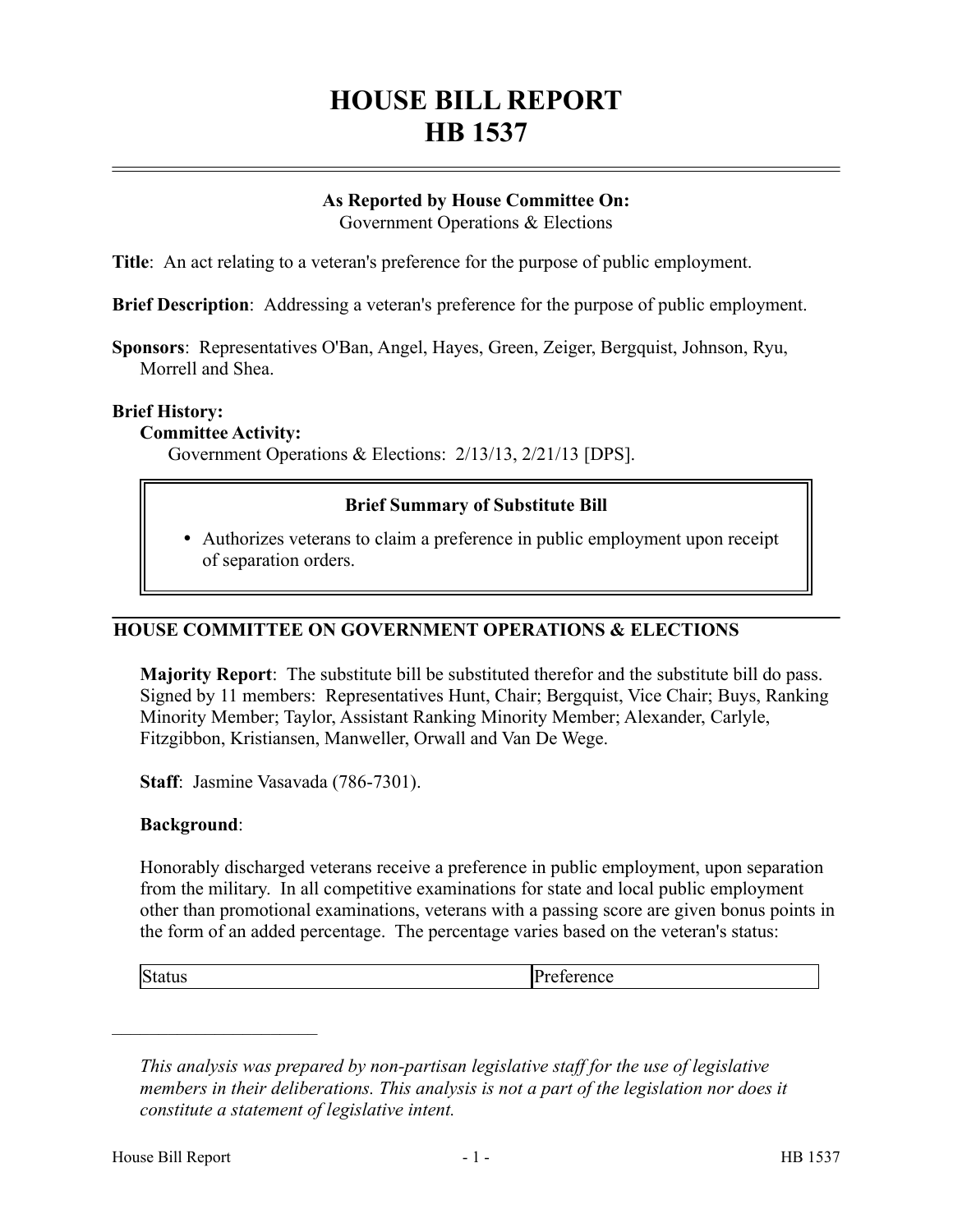| served during a period of war or armed conflict and 10 percent<br>has not received military retirement:          |                                                                                 |
|------------------------------------------------------------------------------------------------------------------|---------------------------------------------------------------------------------|
| served during a period of war or armed conflict and 5 percent<br>is receiving military retirement:               |                                                                                 |
| did not serve during a period of war or armed<br>conflict:                                                       | 5 percent                                                                       |
| was called to active military service from<br>employment with the state or any of its political<br>subdivisions: | 5 percent, and applies to promotional<br>examinations until the first promotion |

# **Summary of Substitute Bill**:

The substitute bill authorizes veterans to claim and receive the preference in public employment before actual separation from the military, upon receipt of separation orders indicating an honorable discharge. The preference status becomes permanent upon actual separation.

–––––––––––––––––––––––––––––––––

## **Substitute Bill Compared to Original Bill**:

The substitute bill removes provisions that would have changed the percentage preferences awarded to veterans with different statuses in competitive examinations for public employment. The substitute bill retains the provision authorizing veterans to claim a preference in public employment upon receipt of separation orders indicating an honorable discharge.

–––––––––––––––––––––––––––––––––

**Appropriation**: None.

**Fiscal Note**: Not requested.

**Effective Date of Substitute Bill**: The bill takes effect 90 days after adjournment of the session in which the bill is passed.

## **Staff Summary of Public Testimony**:

(In support) Many veterans would like to return home to Washington. The preference in public employment is a practical way to ease the transition of veterans into the civilian workforce. This bill accelerates that job search and grants the preference to veterans at the time they most need it, when they are planning their return to the civilian workforce but not yet separated from the military. It will help reduce the likelihood that veterans newly returned from service overseas will be on the unemployment line. It also awards the highest preference to those who have served in war, regardless of whether they have received a military retirement. In some parts of the state that are home to military bases and home to